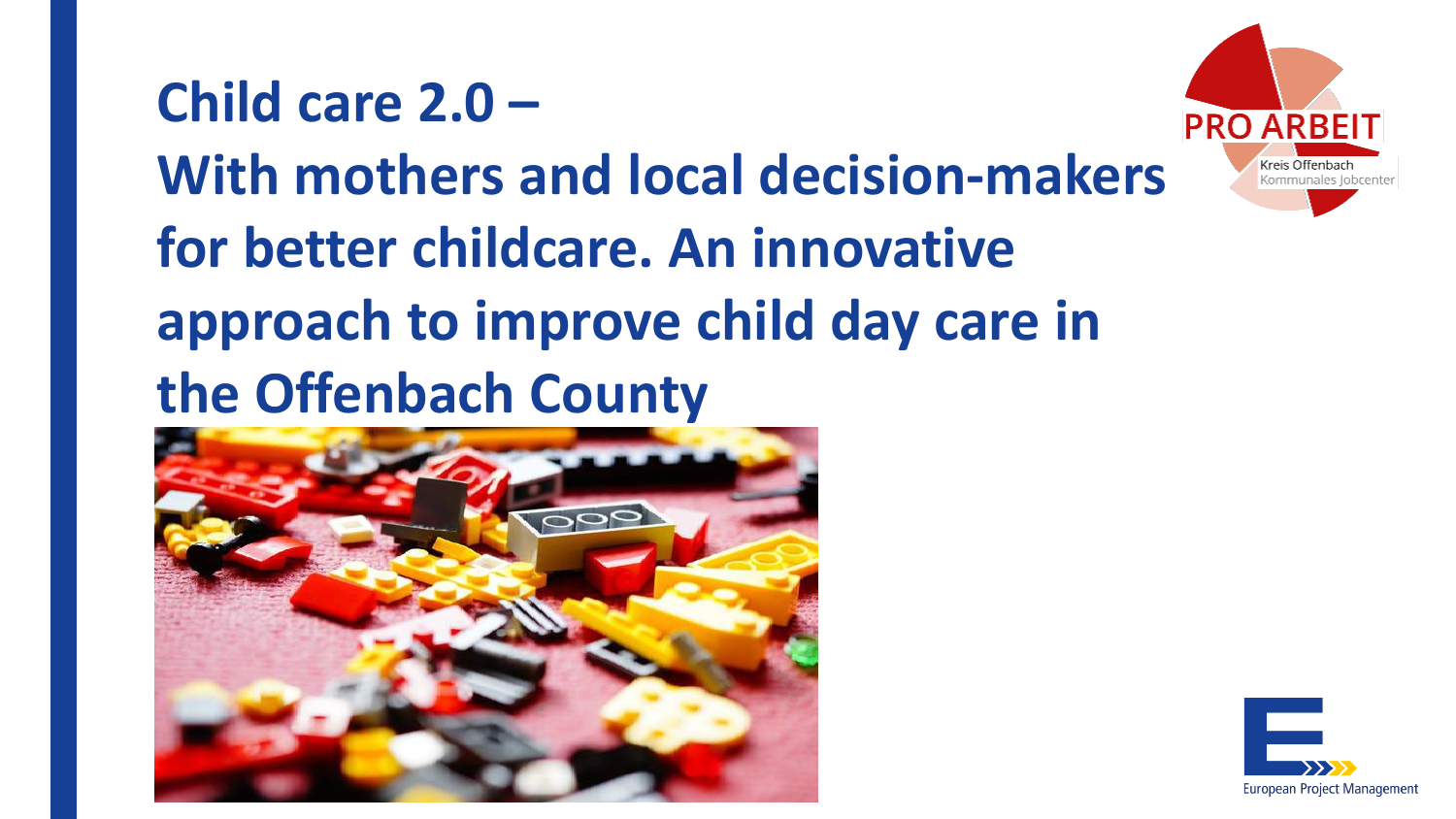## **Your speakers today**

- **Eva Ledroit, EU Policy & Advocacy Lead – EU Projects Make Mothers Matter, Brussels**
- **Amira Bieber, Head of Department European Project Management. Pro Arbeit – Kreis Offenbach (AöR)**
- **George Isaias, Founder and Director of SYNTHESIS Center for Research and Education, Nicosia**
- **Bernadette Böcker, Project Manager and Developer EPM, Pro Arbeit - Kreis Offenbach (AöR)**











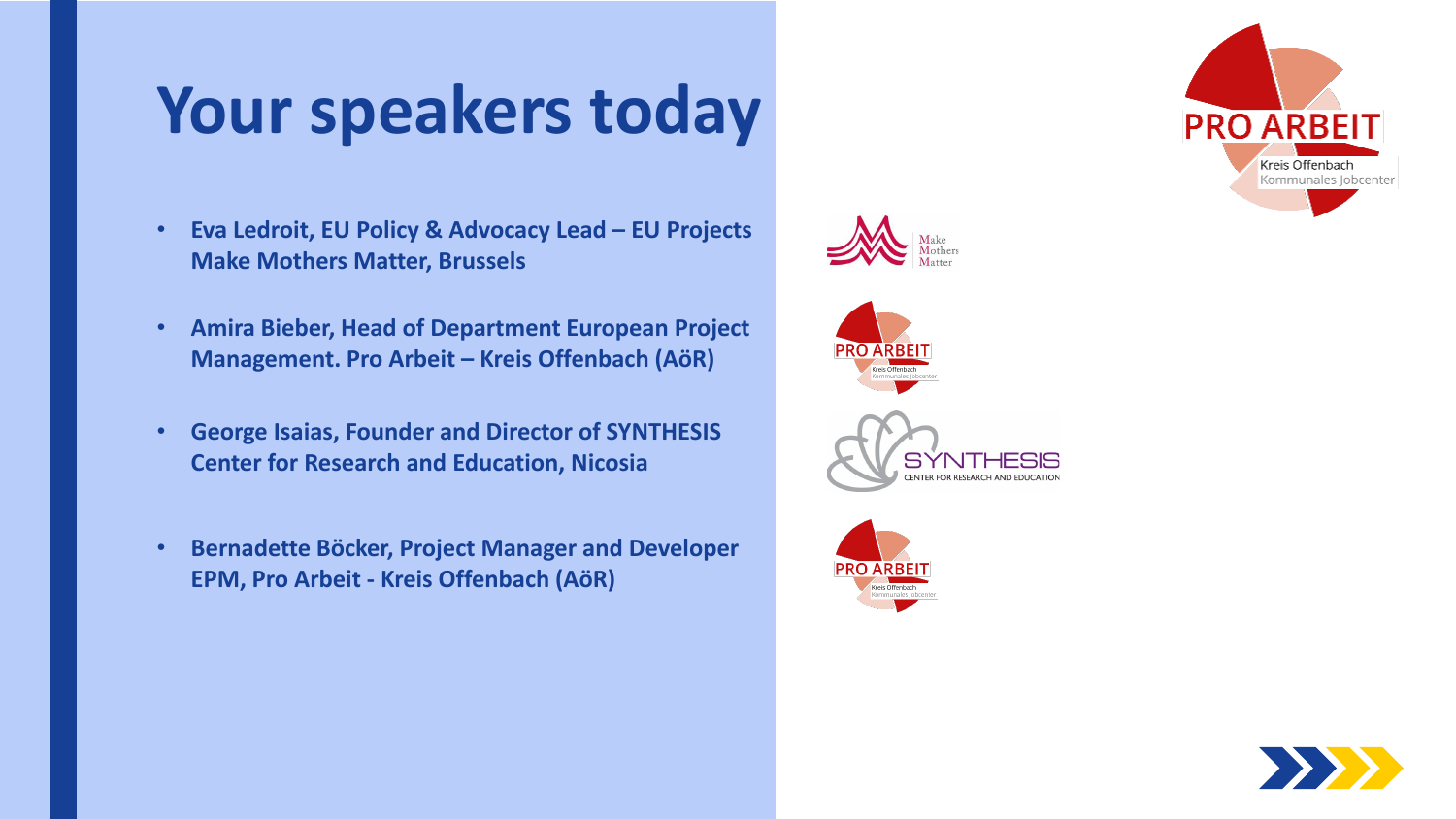### **Guess how much!**

**1. The Offenbach district has a population of 354,000. Of these, 10,689 are under 3 years old.** 

**How many of them do you think are looking for a childcare place?**

- **2. How many mothers across Europe are not integrated into the labour market due to a lack of daycare?**
- **3. How many of the 28 EU countries offer universal access to parental leave?**



1. 1700 children (16%) in the district of Offenbach are looking for a childcare place.

2. Care responsibilities keep some 7.7 million women out of the labour market.

3. At the moment, no Member State in the EU-28 offers universal access to parental leave. The European Institute for Gender Equality (EIGE) estimates that 10 % of women and 12 % of men in employment in the EU are not eligible for parental leave.

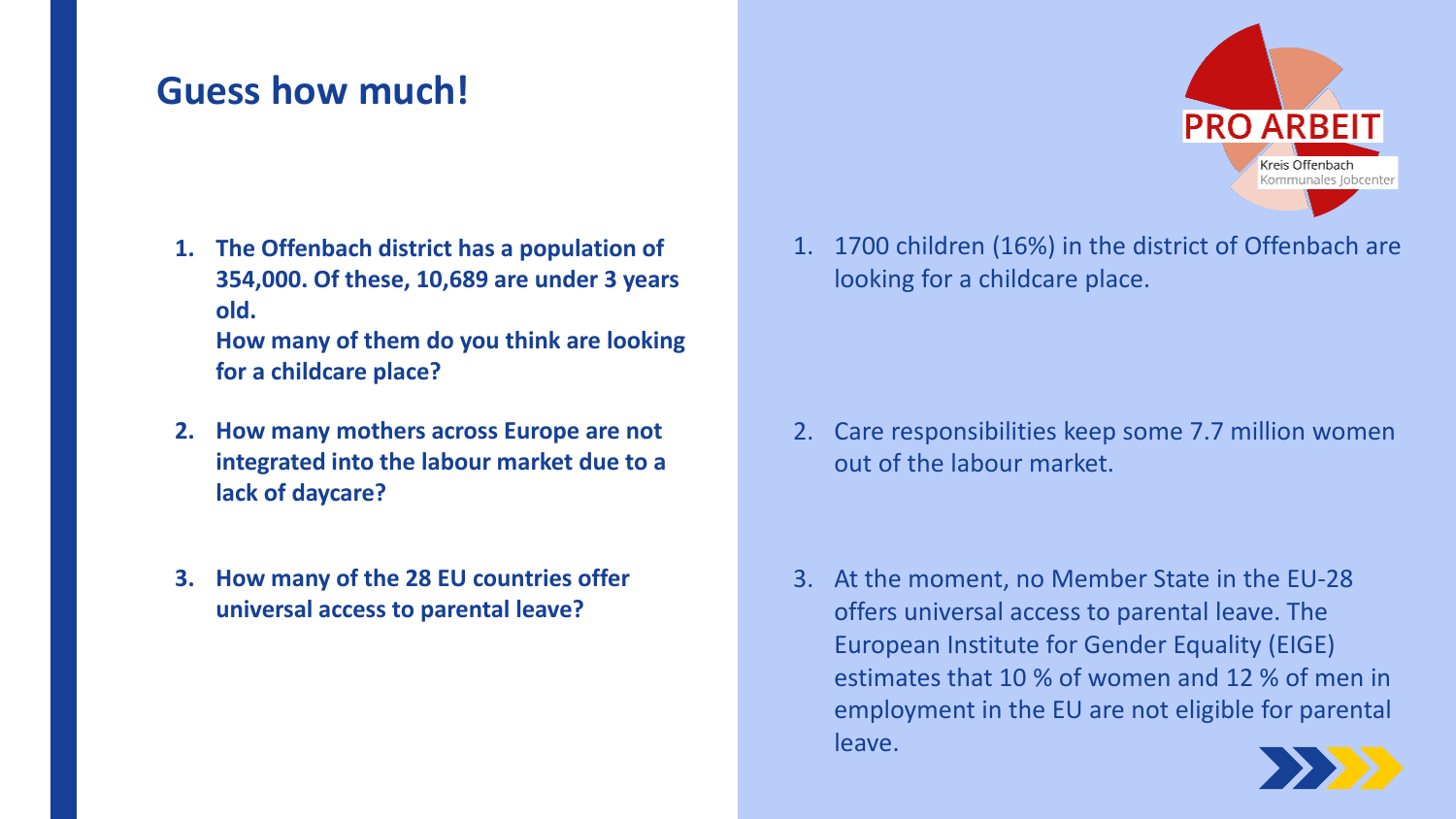# **Make Mothers Matter**



What is the situation of child day care in the EU?



What are MMM's priorities in relation to mothers?



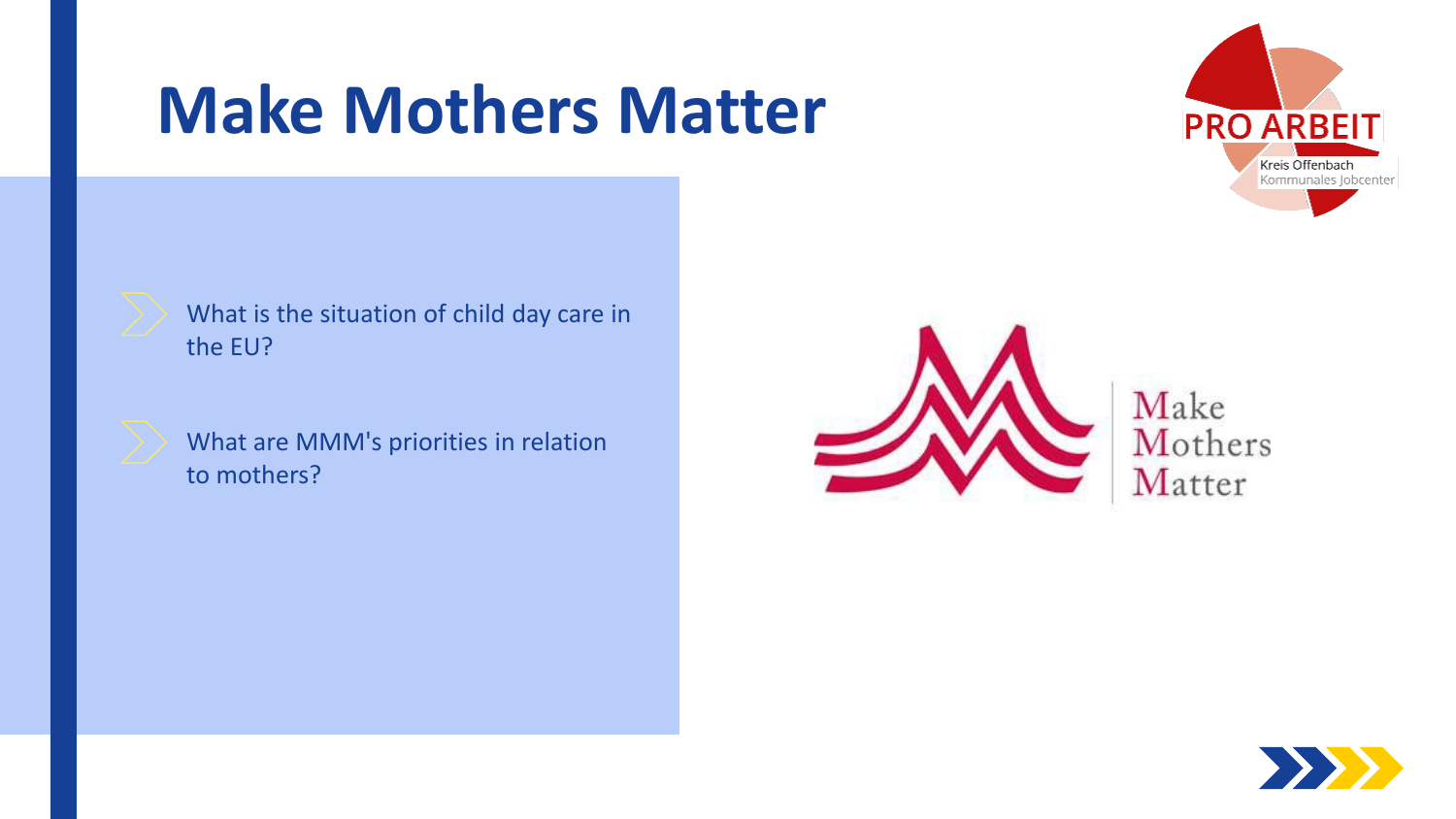## **Pro Arbeit – Kreis Offenbach (AöR)**



Running AMIF-funded project: Mums@Work

New approach: Mothers4Mothers



### MUMS AT WORK

SUPPORTING MIGRANT MOTHERS' LABOUR INTEGRATION



THIS PROJECT IS FUNDED BY THE EUROPEAN UNION'S ASYLUM, MIGRATION AND INTEGRATION FUND (AMIF)

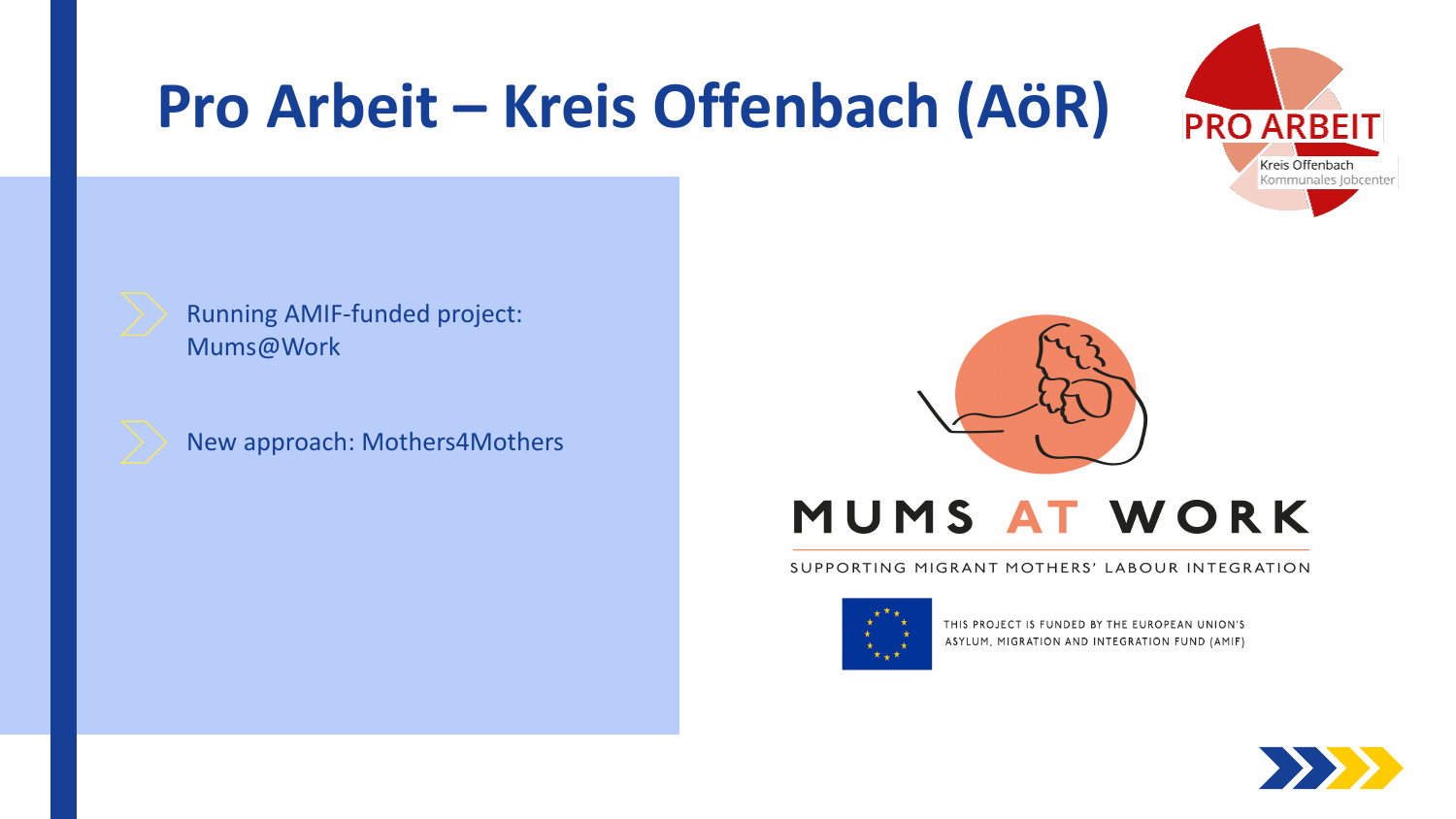### **Partners**

Jobcenter/public authority

- **Technical Equiopment** 
	- Concept fiche
- Supervision start-up consulting









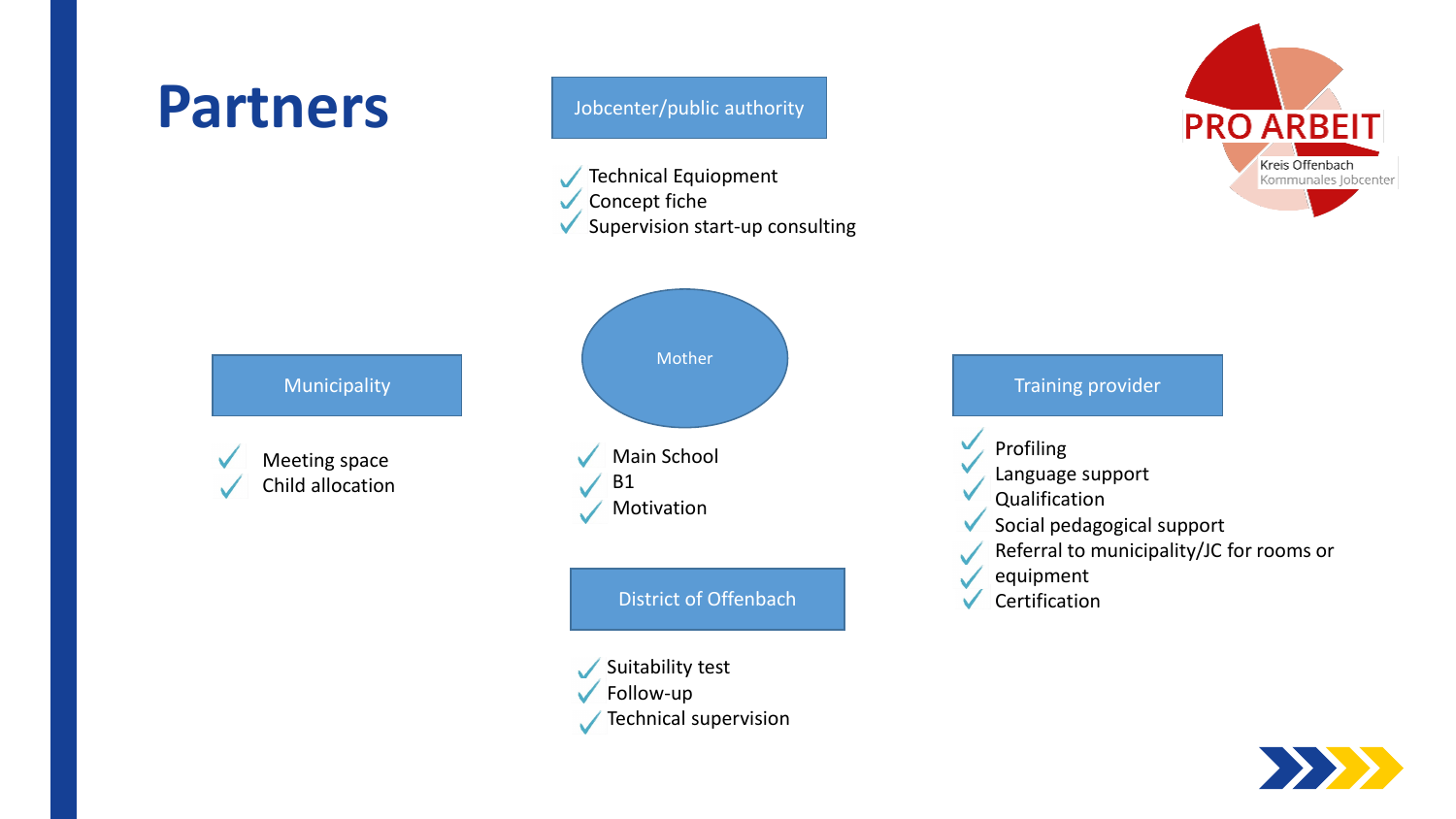

Follow up

### **Process**

Equipment of the apartment according to the specifications of the district OF

Assessment

Supervised qualification through teacher cooperative (Speed Manager)

- Qualification
- Language support
- Social pedagogical support

Parallel German September 2022 until August 2023

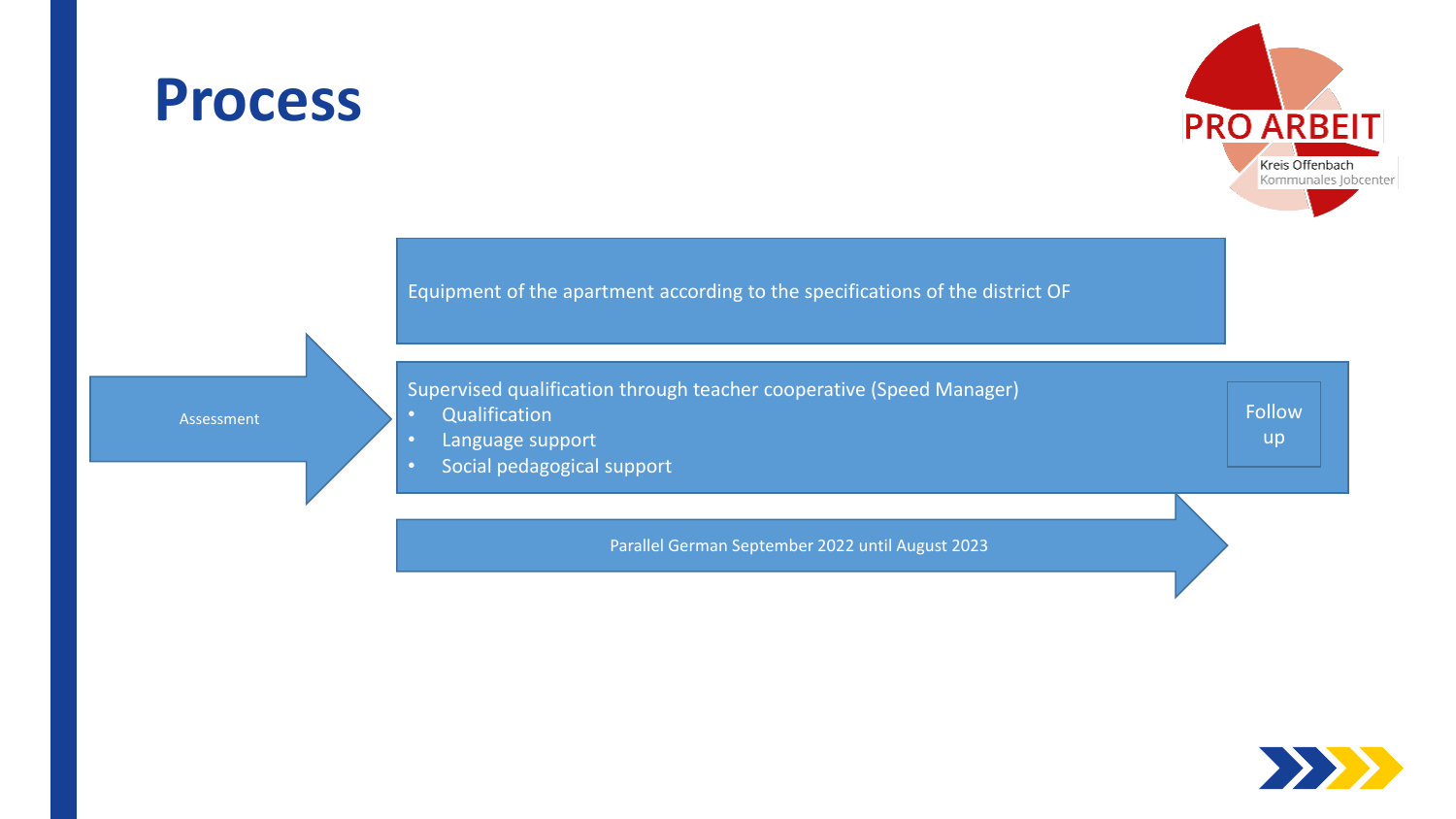



#### Concept for Social Innovation



#### Potential for upscaling



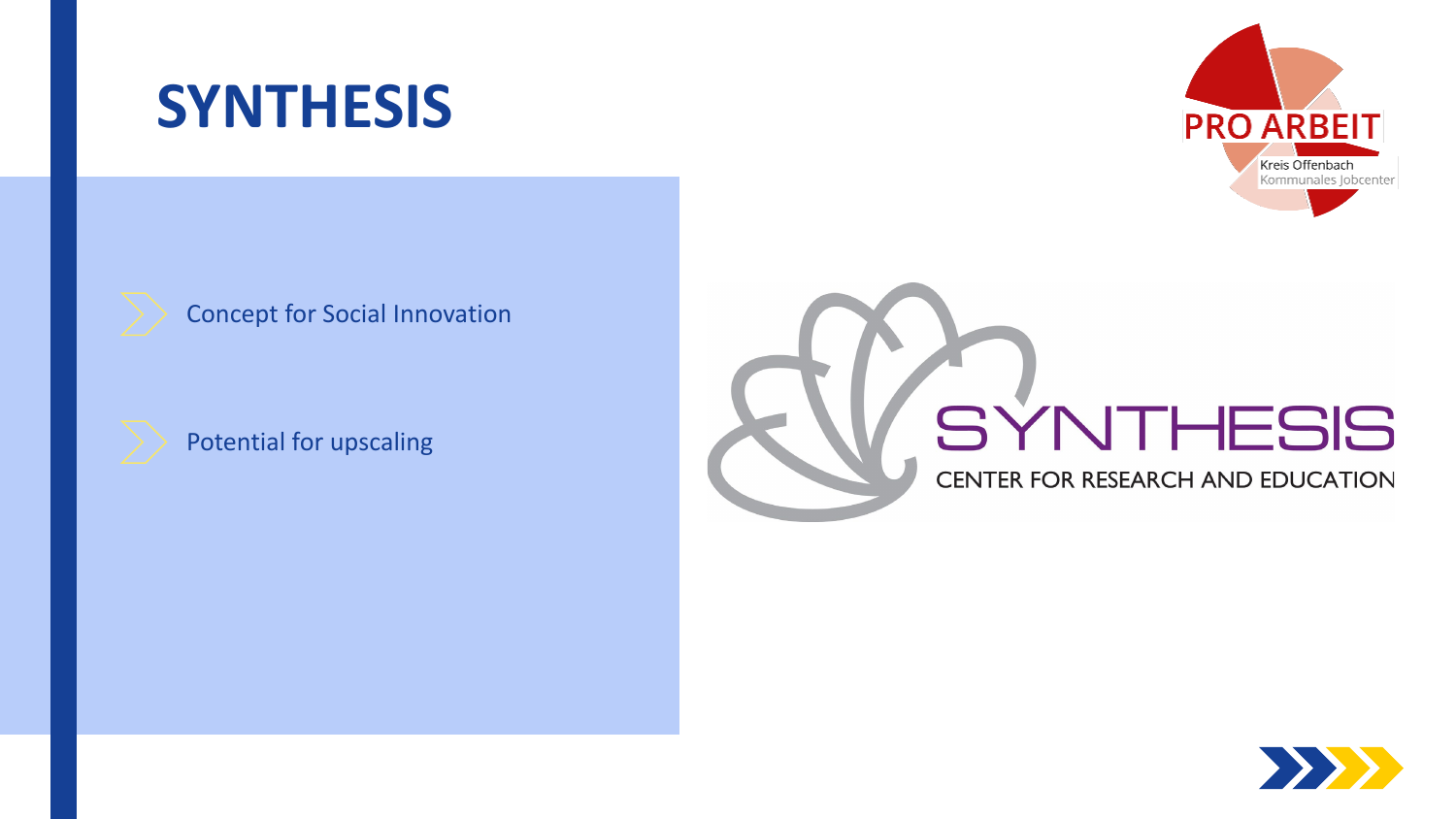### **Be creative…**



#### Perspective of Mothers



Perspective of public authorities



Perspective of NGO's (training provider)

### **…let's discuss!**